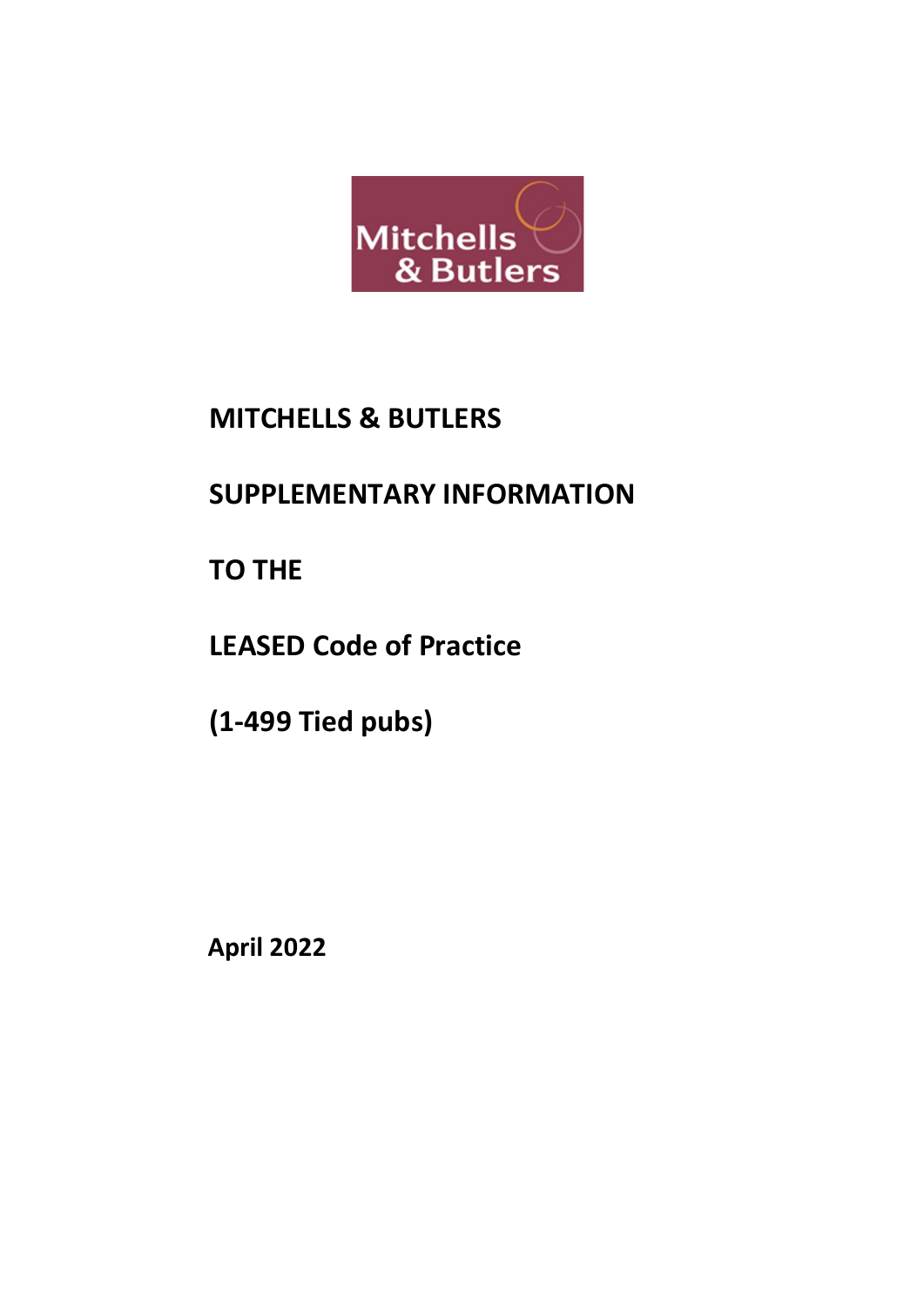### **Table of Contents Page 1. Introduction to Mitchells & Butlers and the Code 3** Welcome to Mitchells & Butlers Introduction to the Code of Practice **2. Pre-entry information for our Lessees 3** Information that will be provided by us Understanding the Property Restrictive Covenants Capital for Development **3. The Lease 5** Our Standard Lease Repairs and Keeping the Pub in Good Order Insurance for the Pub Building Tie Arrangements Rent Review Process and Timetable Flow Monitoring Equipment **4. Business Support 7** Wholesale Price List Terms of Trading Payment for Goods and Services Key Business Support Amusement Machines Lease Operations Managers **5. Licensing Matters 10** Our Premises Licence Your Personal Licence **6. Assignment of your Lease 10** How You May Sell your Lease on **7. Material Changes or Exceptional Circumstances 11** Material or Exceptional Changes Surrender Dilapidations Buy Back of Fixtures and Fittings **8. Complaint Resolution 12** Internal Resolution External Resolution – PIRRS & PICAS

#### **Glossary of Terms and Abbreviations 14**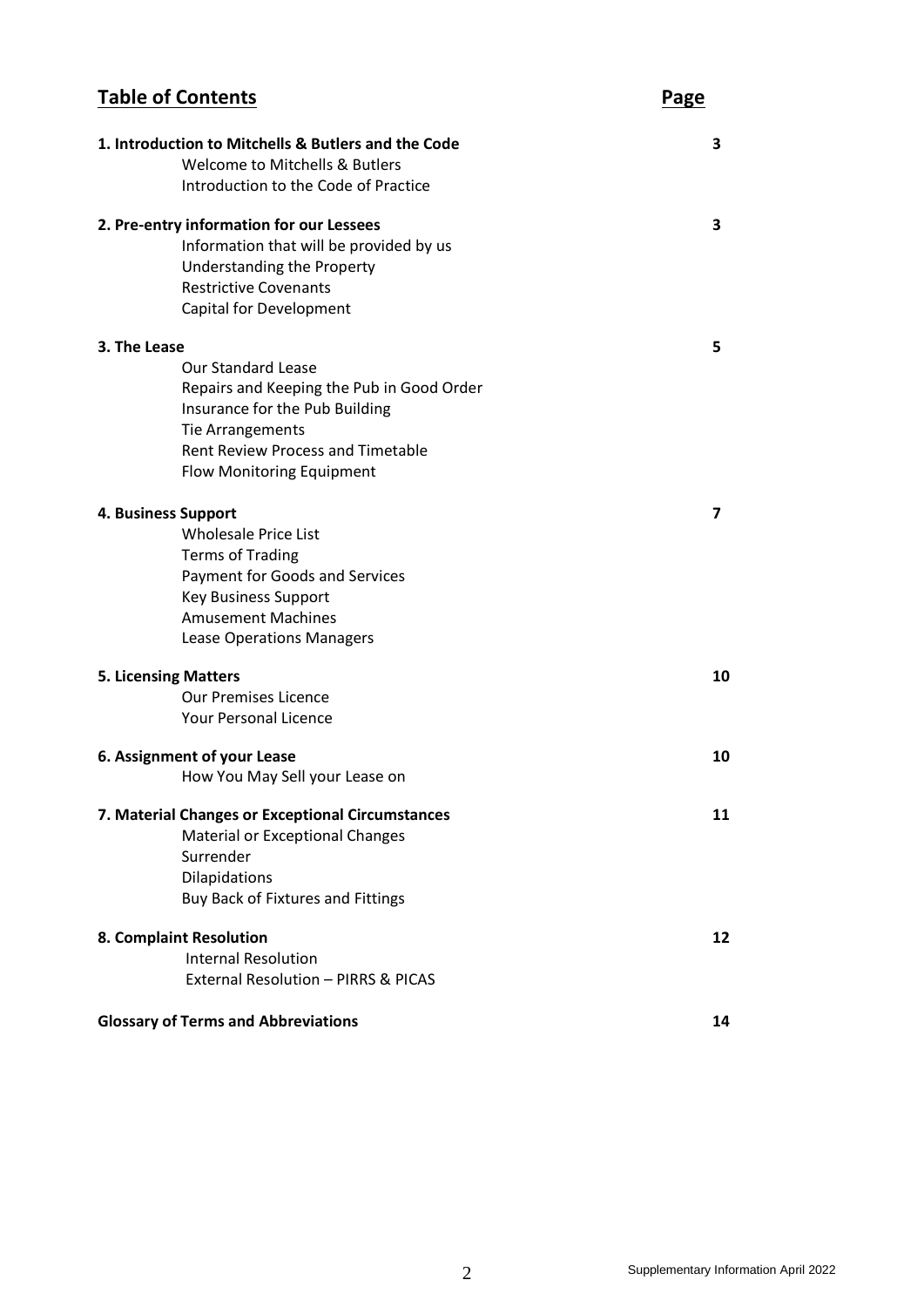## **1. Introduction to Mitchells & Butlers and the Code**

#### **Welcome to Mitchells & Butlers**

Mitchells & Butlers (MAB – The Company) is a pub company that is well known for its managed pubs and famous brands, such as Harvester, All Bar One, Toby Carvery and Vintage Inns. Our sites are found across the UK and consist of different types of pub, from local community offers to more food led destination outlets. We finished brewing more than 20 years ago and have specialised in developing high quality pubs with strong service levels, value for money offers and quality products.

Since 2002 some of our managed pubs have been transferred to a Lease arrangement. The MAB Lease website [\(www.mbpubleasing.com\)](http://www.mbpubleasing.com/) will provide full details of our service and available opportunities.

Taking on a Lease is a major commitment. We want all our dealings with our Lessees to be open, fair and honest. It is important to set out all of the main things that you need to be aware of as a prospective Lessee. These cover legal, financial and some technical understanding, as well as the important area of business support and our working relationship with you.

We want to share with you our knowledge and 'know how' to give you the best opportunity of operating a successful and profitable business.

#### **Introduction to the LEASED Code of Practice**

The LEASED Code of Practice (*1-499 Tied pubs*) sets out the minimum standards and requirements that Lessees should expect from Mitchells & Butlers, regarding the letting and operation of leased tied pubs.

The information in this document provides specific information relevant to Mitchells & Butlers Leases and is supplementary to the LEASED Code of which we are a signatory.

### **2. Pre-Entry Information for our Lessees**

#### **Information that will be provided by us**

We will provide you with the following information to help you with your application and business plan:-

- A copy of the Lease
- A copy of the price lists
- A Rent Assessment
- A copy of the Premises Licence
- The Three Year Trading History, when the pub is originally transferred from a managed house or the volume of products purchased in accordance with the tie arrangement, as appropriate.
- The inventory of fixtures and fittings
- A list of products and goods that you must purchase from us (tied products)
- A schedule of any repairs that will be carried out by MAB.
- General Information about the Pub and the surrounding area.
- A *TUPE* schedule for all existing staff currently employed at the pub will be provided at the earliest opportunity but will be subject to GDPR legislation.

If you require additional information, this will be provided subject to availability. If we are unable to provide this information, we will explain the reasons why. We are not at liberty to disclose confidential information.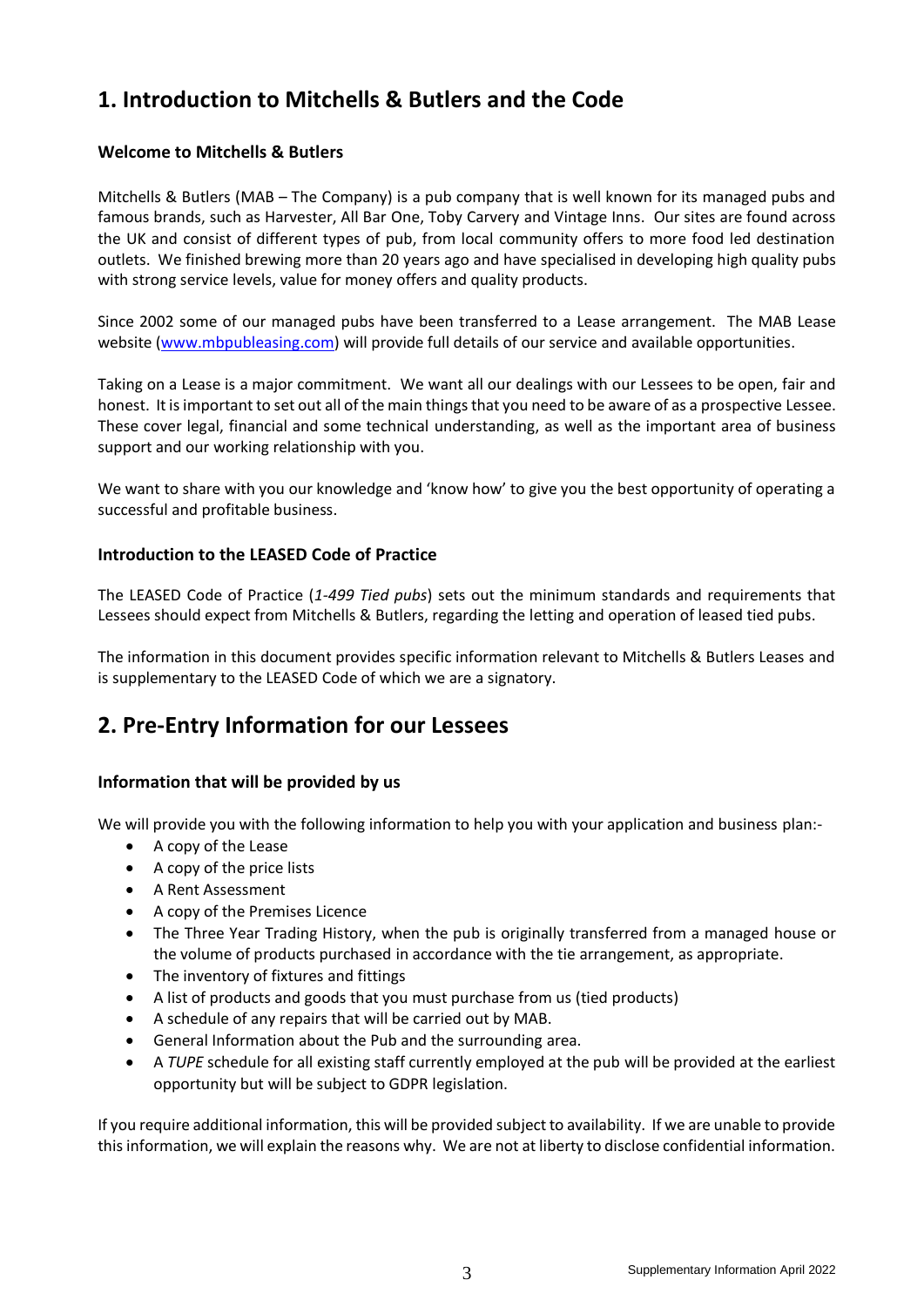#### **Understanding the Property**

Once you have chosen your pub and written an outline business plan it is vital that you understand the full obligation and responsibility involved with operating a *Lease* pub. At an early stage, MAB will arrange a full viewing and inspection visit of the property for you. We will also provide you with a summary of the key property terms that are in the Lease to help you understand your responsibilities.

We will provide you with a full description of the property and make sure you understand the full extent of the property, the boundaries, the entrances, fencing and any other key points (e.g. drainage, treatment plants), permitted use and any planning restrictions. We will also provide you with details of any enforcement action taken in the previous 2 years

It is important that you should take full independent, professional advice. An independent, professional surveyor should advise you about the physical state of the premises and any repairs that might be needed, prior to you signing up to a full repairing agreement. We will also provide a schedule of condition for the property carried out by our own building surveyor. MAB also agree to be bound by the *'Dilapidations Best Practice Guidance'* produced by the BBPA, BII and UKH.

If MAB have information about significant or material change that might affect the pub and business then we will tell you, including any details of capital investment by the Company that may impact on your pub. However you are responsible for making your own investigations into the pub and local area. You must make your own enquiries with the Local Authority, Planning and Licensing Departments.

#### **Restrictive Covenants**

MAB will set out and explain the details of any restrictions, conditions or restrictive covenants over the property and business for which you have entered into a legal agreement.

MAB reserves the right, upon disposal of its assets, to create restrictive covenants preventing the use of certain properties as public houses.

#### **Capital Development**

Whilst MAB do not provide investment capital for pub improvements, refurbishment or business development as part of the standard *Lease* offer, we may provide funding for investment in exceptional circumstances where we believe it is in the interests of both parties. However, we are always prepared to discuss pub improvements and business development with you. Specialist advice about property development and alterations can be made available to you.

If you do decide to carry out your own capital development then there is a process that you will need to follow as you may need our permission. You will need to provide us with a written description of the works planned and architects drawings showing the floor plans both before and after the works. An MAB building surveyor will then visit the pub to satisfy him/her-self that the proposed works are satisfactory. If the works do not require consent you will be informed accordingly.

If you do require our consent then this will be given in the form of a Licence to Alter which must be agreed before work commences. You will be expected to pay all MAB's reasonable costs in relation to providing this consent. Any improvement formally documented by way of a Licence to Alter will be disregarded permanently for the purpose of rent review or *Lease* renewal.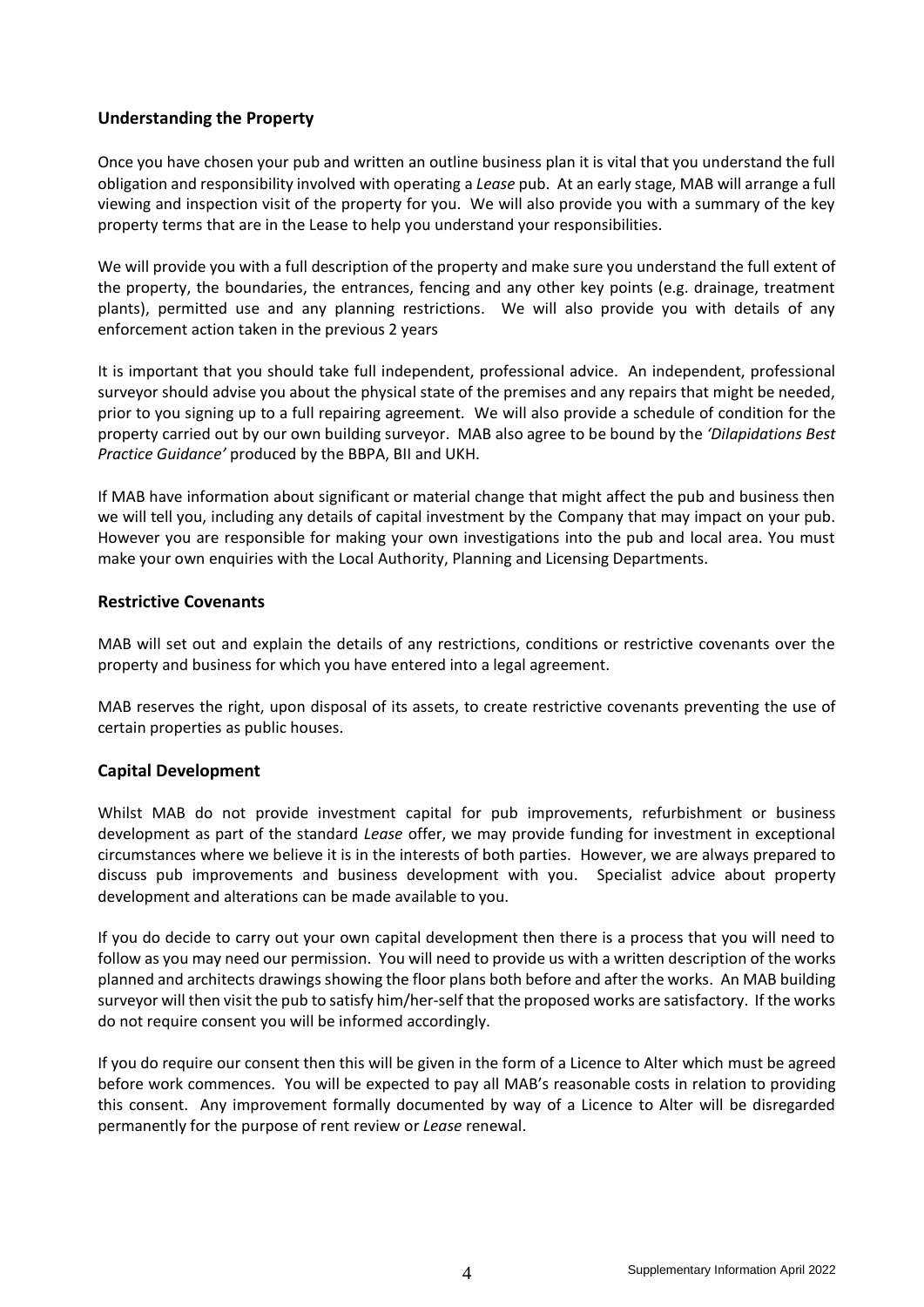### **3. The Lease**

#### **Our Standard Lease**

The standard Lease offered by MAB is for a ten year term. Other options may be available but would be discussed with you on an individual basis and after the submission of your business plan.

The majority of MAB Leases are subject to the provisions within the Landlord and Tenant Acts (*LTA*). Where the company is the Lessee and does not own the freehold title of the premises then the lease offered to you by MAB will be contracted out of the Landlord and Tenant Act 1954. This will be specified in the letting particulars and discussed prior to completing a letting.

#### **Repairs and Keeping the Pub in Good Order**

The building will be let on what is known as a *Fully Repairing Lease*.

We encourage prospective and new Lessees to inspect the property thoroughly prior to signing an agreement with us, and we strongly advise that you should conduct your own professional survey of the property before you proceed. You should make sure you take independent professional advice about this. You must make sure that you understand the full extent of your obligations.

You are obliged under the Lease to:-

- Put and keep the property in good order (see below for an explanation of this terminology)
- Decorate to the frequency required as set out in the Lease
- Repair as necessary
- Obtain all the relevant statutory certificates
- Ensure Planned Preventative Maintenance (PPM) is carried out.

A 'put and keep' obligation means you have to take the building in its current condition and are responsible for putting it into full repair and then keeping it maintained to that level. The Company will provide information and advice about your obligations and provide a schedule of condition of the building at the start of your occupation of the premises. A schedule of condition is not a formal survey but rather an assessment, signed by both parties, of the condition of the building, drawing attention to any specific problems or features and clarifying what, if any, remedial work is required and expected during the course of the lease. An Area Building Manager (ABM) is available to discuss with you what might be needed at your pub throughout the term of your lease. The pub should be handed over to you in a condition that is fit for purpose.

An annual inspection is carried out on behalf of MAB at our cost. This identifies the items of disrepair and works that will need to be carried out by you. This information will be discussed with you to make sure you keep up with your obligations.

#### **Insurance for the Pub Building**

Proper and adequate insurance for the pub building must be in place at all times.

MAB negotiate the best terms that it can, as we need to ensure our asset is properly protected. This cost is passed on to you and is charged to your trade account and is subject to your usual credit terms.

When you sign your *Heads of Terms* document, you will be informed of the cost, the level of cover, and the excess applicable to this insurance.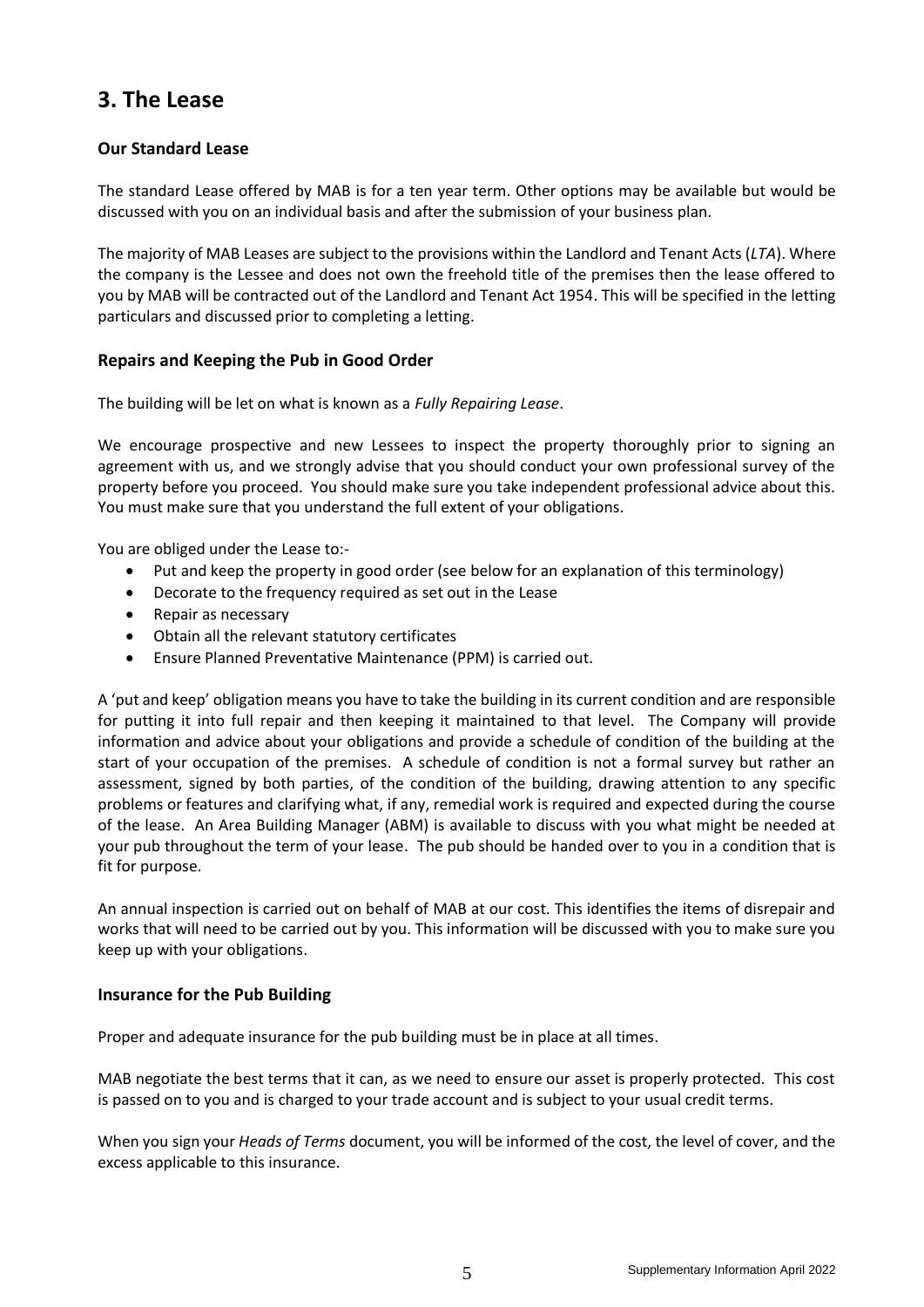If you can show that you can get exactly the same level of insurance cover for a lower premium, we will reduce our own cost to 'price match' the quote you have provided, provided it meets our insurance requirements. You will need to provide a new quotation each year on renewal of the policy.

All other insurances, including business and personal contents, stock and cash (including in machines),and public and private liability, are sourced and provided by you.

Your public liability insurance should provide cover for claims up to £10,000,000.

#### **Tie Arrangements**

Assessing the correct product range to optimise your trading potential is an important part of retailing. Your business plan will identify target customer and trading opportunities. MAB will help you to match your product range to these opportunities to ensure that you are able to satisfy your customers' expectations and can provide the best possible level of customer service.

MAB is not part of any brewing company and can access a wide range of products to satisfy your range demands from an extensive list of suppliers. Our supply chain team negotiate price, contract details and volume deals. MAB operate a tie arrangement so that Lessees can take advantage of this. The guidelines are set out in two lists:

- A List includes all products and services for which you are tied
- B List includes additional optional services which are available to you and may vary from time to time

Full details will be set out for you at an early stage of the application process including purchase obligations and trading terms. However, MAB understands there is sometimes the need for local or specialist products to reflect unique trading opportunities; for example guest beers from small local breweries. We will always discuss the various options with you on a regular basis.

You will be expected to keep your purchases of tied products within the terms of the tie arrangement. Where we suspect there has been a breach of the tie we may use any information at our disposal as part of a wider investigation. If a breach is proven then there are remedies within the lease for paying compensation.

The terms of trading and the details of ordering and supply will be explained to you, both during your application and at the time you move into your pub. If you do not adhere to the tied arrangements within your Lease and buy tied products from an alternative supplier, you will be in breach of your Lease. The Lease allows MAB to levy a compensation charge against you on every equivalent barrel purchased outside the tie. You will find the details of this in your Lease.

#### **Rent Review Process and Timetable**

The rent review process is set out in your Lease. We will advise you about the timing and the procedure that we both should follow. We will give you first notification 12 months before the date of your review. We will collect all relevant information 9 months prior and produce a Rent Assessment to you 6 months prior to the review date. Both parties should aim to complete negotiations within 3 months after the due date. As Lessee you may refer a rent review to PIRRS if negotiations are not completed within three months of the due date and no extension has been agreed. The rent will be assessed as at the date of the rent review, assuming the relevant factors at the time, not the basis of the original rent setting. You are strongly encouraged to seek professional advice when negotiating rent reviews or a renewal of the agreement.

Every effort will be made to settle and agree rent levels but it is recognised that at times all negotiations can break down. A resolution process exists to try and conclude these discussions. Information which may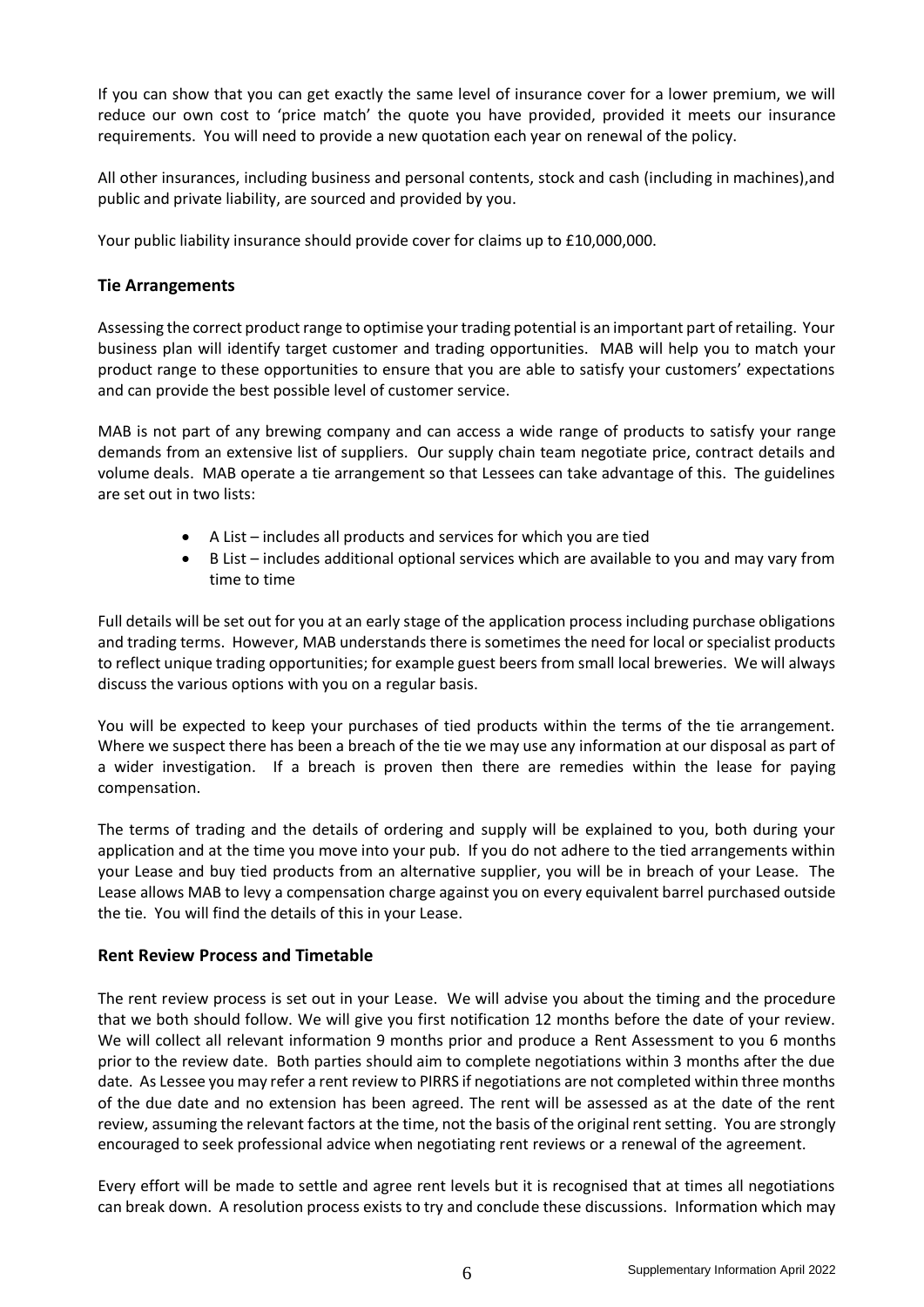be used in third party determination of rent should not be unreasonably withheld and should be shared on request, subject to appropriate confidentiality agreements.

There is an in-company procedure where the Director of Property for Leased Pubs can be brought into the negotiation.

In the open market, rent reviews are normally settled by negotiation. If such an agreement is not reached then you have the option to refer the rent review to the Pubs Independent Rent Review Scheme (PIRRS) or to follow the third party determination provisions set out in the lease agreement. One of the benefits of PIRRS is that it allows the Tenant to choose the valuer at a pre-determined fixed fee. If you choose to use the PIRRS option it is important to understand that you are then waiving your right to arbitration or independent expert referral, by way of a deed of variation.

MAB is committed to support PIRRS, details of which can be found on their website at [www.pirrscheme.com.](http://www.pirrscheme.com/) In the case of a Landlord and Tenant Act lease renewal where the only element in dispute is the rent this can also be referred to PIRRS.

It is important that independent, professional, expert advice is taken before, during and at the conclusion of your review.

#### **Flow Monitoring Equipment**

Many pubs in the UK operate equipment to measure the volume of beer that flows through the pipes from the cellar to the bar. MAB do not provide this facility but keep the business case under review. If it was deemed to be appropriate to install the equipment, then a full consultation would be undertaken with you prior to any installation.

### **4. Business Support**

#### **Wholesale Price List**

Our Wholesale Prices are fixed for a specified period, usually for twelve months, in October. This does not include duty changes as these have to be passed on to you following Budgets and other Government action. Our pricing is easy to understand and you pay the net price as stated in the price list. This applies to all products, from the first purchase and at all times. There is no sliding scale of discounts or qualifying periods.

MAB do not decide or influence the retail price charged at your pub. This is a business decision for you, the Lessee. The latest product price lists are available from your *LOM*.

#### **Terms of Trading**

You will be given details of your delivery cycle and the ordering process at the start of your Lease. Orders and deliveries outside the standard agreed process are available but will be at an additional cost, as too will failed deliveries. Any disputes regarding these charges will be investigated and costs reimbursed if appropriate.

Any issues on ullage (i.e. missing stock, damaged goods) must be referred to our delivery agent at the earliest opportunity who will explain the process for you to follow. Relevant contact details will be also be updated on our web-site on a periodic basis.

Mitchells and Butlers are responsible for your existing beer raising equipment. Therefore all such issues must be referred to your regional Cellar Technical Services (CTS) supplier. MAB will pick up the cost of normal wear and tear maintenance of the equipment. You will be responsible for the cost of any brand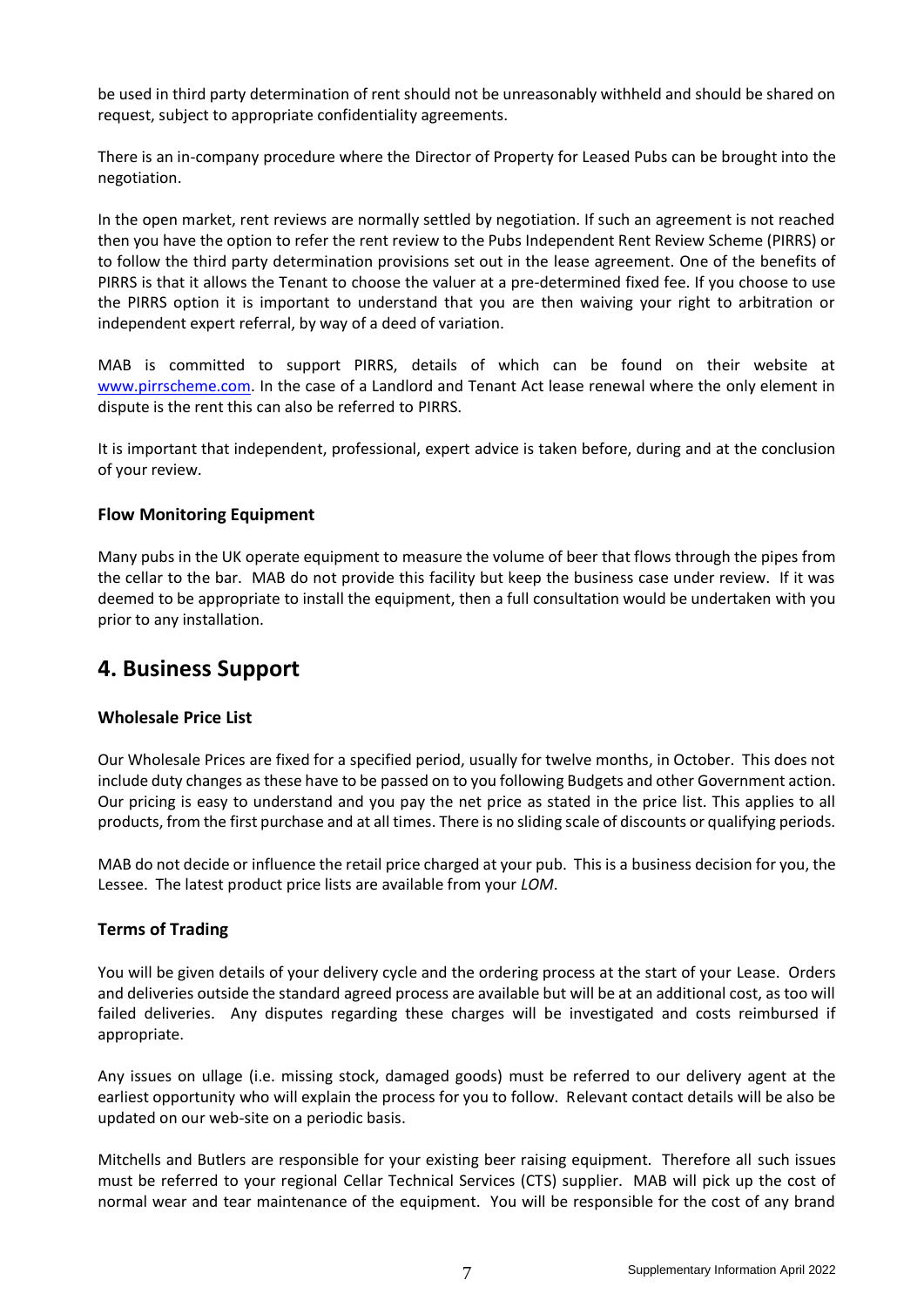changes after the initial letting. The Cellar Cooling Fans are excluded from this and remains the responsibility of the Lessee.

#### **Payment for Goods and Services**

The process of ordering goods and services, operating within the credit terms, and payment of goods is a very important part of your day to day business. Cash-flow and the management of your money is a challenging area for all business people, especially if you are a new operator. Pubs are still a cash business and security, safety and diligence is required at all times to avoid any loss of money. You must make all necessary banking arrangements and take proper advice on security and best practice.

MAB will provide you with invoices for all purchases and summarise these on regular statements. Payment for goods & services and rent will then be taken by Direct Debit on identified dates set out in a 12 month schedule.

If you experience payment or cash-flow difficulties then you should contact your *LOM* immediately. Your *LOM* and our Credit Control team can explain various alternatives to help you, including repayment plans, cash payments and revised credit terms.

It is important to understand how quickly the cost of goods can mount up, and you will need to rectify any failure to pay as we will take appropriate action to recover any subsequent debt. Your business is at risk if you fail to pay for goods, services and rent. Non-payment of rent can lead to the forfeiture of your Lease.

Your independent professional advisor, or qualified trade accountant, will explain to you the risks and problems that can arise should you fail to pay the monies owed to MAB, other suppliers, or statutory bodies (e.g. HM Revenue and Customs).

#### **Key Business Support**

MAB have operated managed and leased pubs for many years and are aware of the importance of having a good working relationship with our Lessees at all times. MAB are committed to ensuring we have a clear, open and transparent relationship with you. The Lease operations team can offer help and support. The details may vary depending on the type of your agreement.

Our standard Lease offer provides:-

- Advice and business set up
- Licensing
- Free ratings advice
- Introduction and liaison with key suppliers
- Building and property maintenance advice
- Safety and security compliance with statutory requirements.

#### **Amusement Machines**

MAB site amusement machines (fruit machines, quiz machines, pool tables, juke boxes, etc.) across a number of its managed branded pubs. This represents a business and profit opportunity that Lessees should review at the start of and throughout the term of their Lease*.*

The operation of amusement machines falls under the terms of trading that require you to only use machines provided by our nominated suppliers.

There are a wide range of possibilities and options and using our expertise we can advise you on:-

• Suppliers and available machines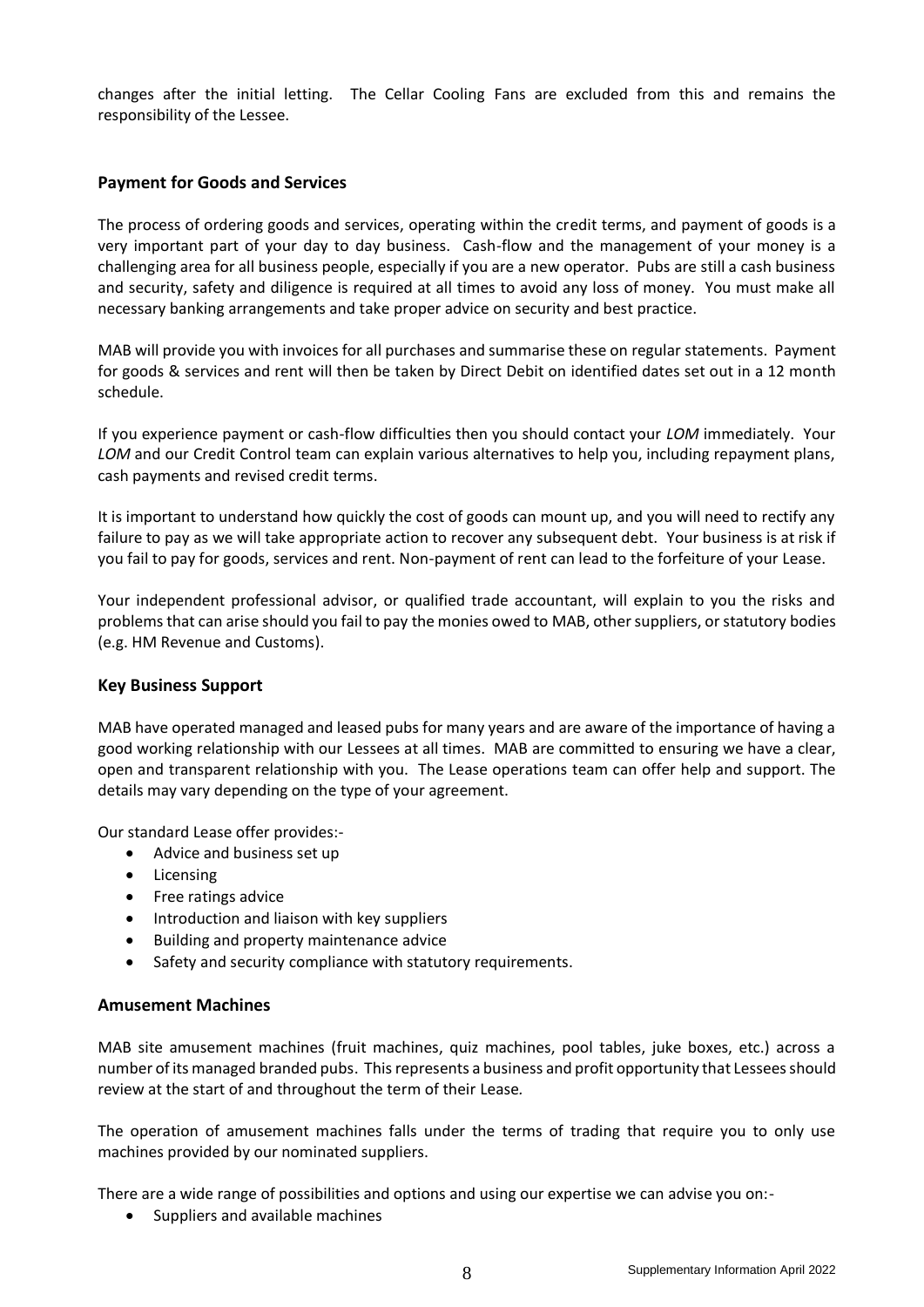- The number and type of machines
- The position and management of machines
- The management and collection of cash from your machine

The financial considerations also include:-

- Potential income
- Rental level
- Profit share calculation
- The payment of *PRS* and *PPL* licences

Please note machine income is shared between you and us and consequently is not included in the rent assessment statement, and is shown below the *Divisible Balance* calculation at rent review. Your *LOM*, in consultation with the Electronic Leisure Manager (ELM), is available to discuss the performance, profitability and best use of all machines in your pub.

#### *Distribution of Income*

Individual lease agreements will specify the distribution of machine income between us and the prospective Lessee, but the standard agreement is on an equal share where both the Lessee and MAB take 50% of the income after statutory deductions and machine company rents. Further details are shown below in 'Payments to Suppliers' below.

#### *Payments to Suppliers*

Tenants/Lessees enjoy a benefit from the scale of our purchasing power together with management services we perform. At the time of the cash collection from a machine by a supplier any sundry payments for machine malfunction are deducted from the cash in box. Following that, from the remaining cash balance the appropriate tax is deducted (Machine Gaming Duty or VAT depending on the machine type) then the payment to a supplier (their rent or share) is deducted and the remaining balance is shared according to the Lease agreement. There are no other payments or royalties paid from or to suppliers outside of the process described above. You are responsible for registering your business for Machine Game Duty and paying the required amounts to HMRC.

It is your responsibility to obtain and pay for an appropriate Sky (or similar) package for the pub to receive audio/visual transmissions, if required.

#### **Lease Operations Managers**

Your Lease Operations Manager (*LOM*) will always be the main link between the Company and yourself, and are required to act in a professional and responsible manner in their dealings with Lessees.

In the early stages the *LOM* will assist you in the application process and will review your key documents:-

- Application Form
- Financial Status
- Legal and licensing issues
- Business Plan

The *LOM* organises the installation of the successful applicant into the pub, and has a wide range of responsibilities:-

- Help and support as your business develops
- Regular business meetings
- Ensuring the Company*'s* property is maintained
- Managing credit and debt
- Resolving complaints and problems
- Provide advice on legal, statutory and all key issues of the day.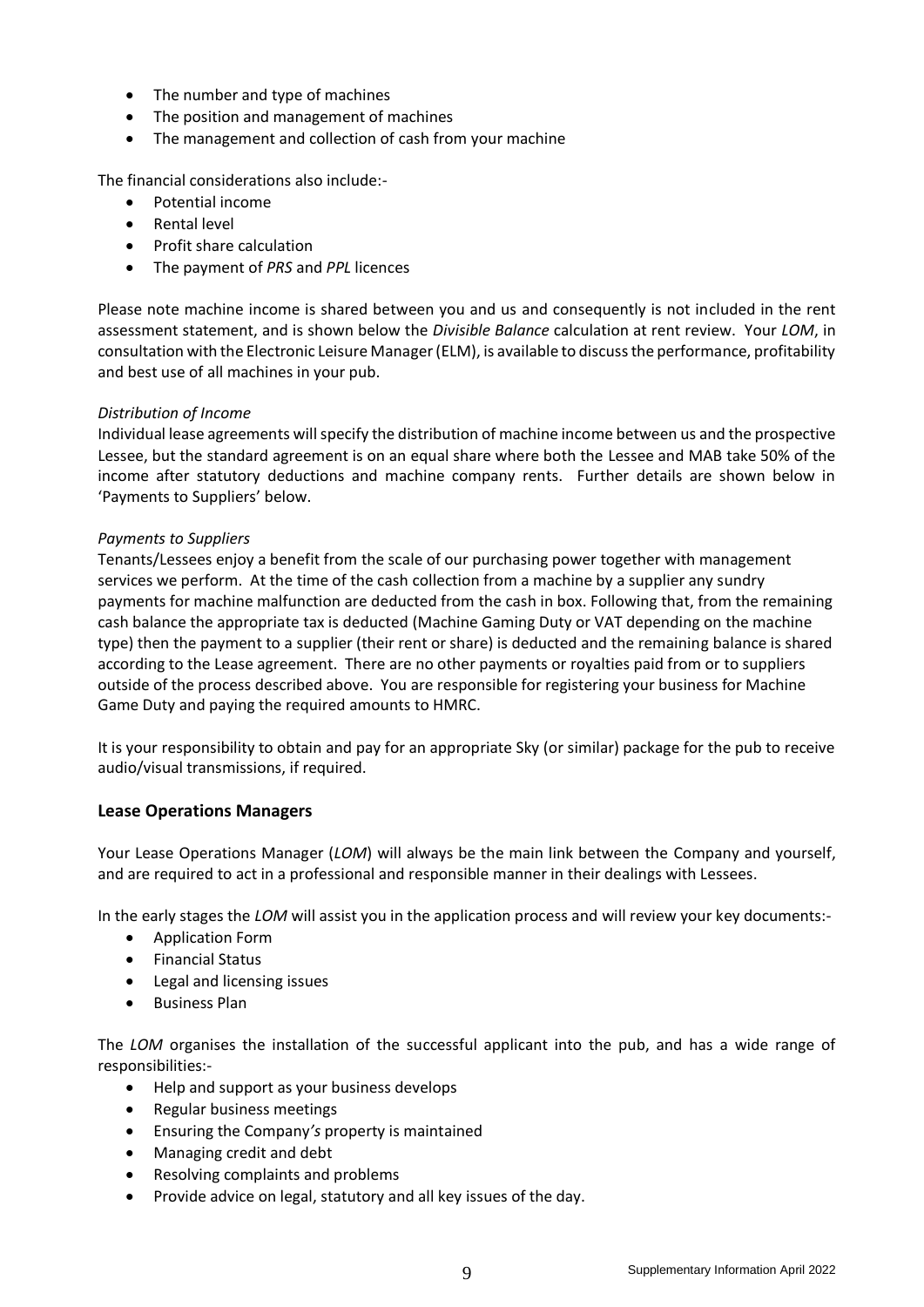We are committed to ensuring that all our *LOMs* who have contact with you are properly trained. *LOMs* who take up a position with us will receive relevant training within at least 24 months of taking up their position. Where *LOMs* conduct rent reviews they will have received training before carrying out these negotiations. LOMs will qualify for exemption from training if in our opinion they are qualified through prior training and/or experience.

## **5. Licensing Matters**

#### **Our Premises Licence**

The Licensing Act 2003 and the Licensing (Scotland) Act 2005 introduced Personal and Premises licences in England and Wales, and Scotland respectively. These changes to the Licensing Laws mean that the Premise Licence for every pub has a set of conditions and an operating plan that must be adhered to.

MAB hold the Premises Licence in the name of the Company, unless otherwise agreed.

The LOM and our nominated Licensing Solicitors will contact you to explain the operation of the Premises Licence and a certified copy will be provided. On initial letting, MAB will explain to you any licensing issues over the previous two years.

You will be responsible for the annual cost of renewing the Premises Licence. Any changes to the licence you might wish to make at the start or during the term of your Lease have to be discussed and agreed with us. Our Licensing Solicitors will then make an application for a licence variation to the Local Authority. You will be responsible for the cost of this, but this will be explained to you before you start the variation process.

Although MAB hold the Premises Licence it is very important that you and your staff understand the specific conditions for the premises and trade in accordance with the operating plan. Any action taken by you to risk or jeopardise the future of the Premises Licence will be referred to our legal advisors and may constitute a breach of your Lease*,* which could in turn risk forfeiture of the Lease.

#### **Your Personal Licence**

The Premises Licence requires a DPS or Premises Manager to be in place for whenever licensable activity takes place at the premises. You will therefore need a Personal Licence to operate the business. We will advise you of the process for gaining your licence.

In England and Wales the person in day to day control of the Premises is appointed as the Designated Premises Supervisor (the *DPS*). In Scotland it is as Premises Manager. The Premises Licence requires a *DPS* or Premises Manager to be in place for whenever licensable activity takes place at the premises.

The Designated Premises Supervisor or the Premises Manager must be approved by us.

### **6. Assignment of your Lease**

#### **How You May Sell Your Lease on**

You may sell your Lease on, known as an assignment, but only at certain points during your Lease. This process is explained in your legal agreement. Standard forms will be provided on request to enable you to make an application to assign. If you (the assignor) wish to assign your *Lease* you must make sure that the purchaser (the assignee) has access to full financial information, trading figures and accounts for the preceding 3 years, if available.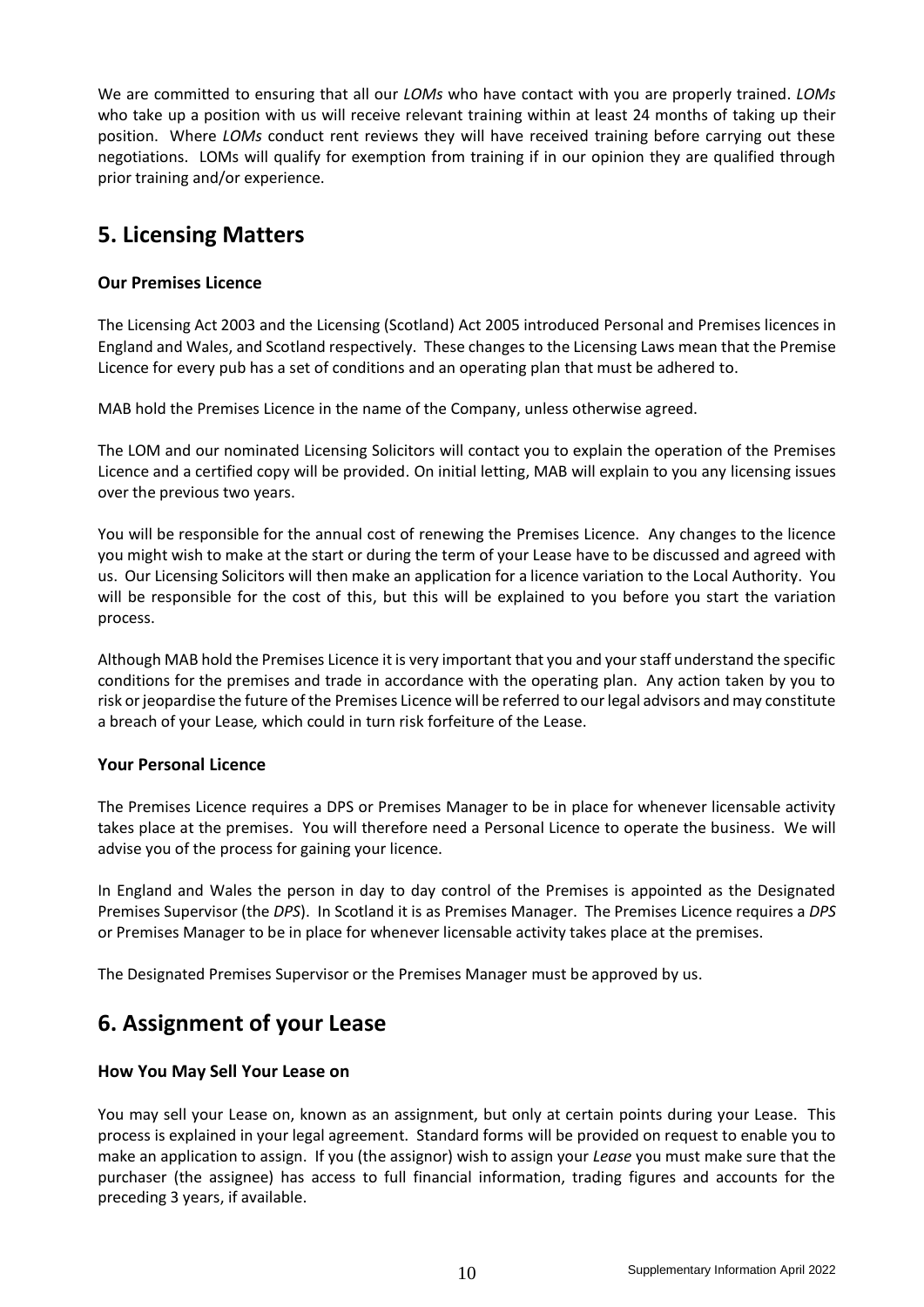If information is not made available to the assignee you must explain the reasons why.

The assignor must disclose and provide information as if he was the original landlord and must explain to the prospective assignee that they must:-

- Demonstrate they have completed pre-entry training
- Have met all legal and licensing requirements including holding a personal licence
- Obtained independent qualified professional advice and produced a business plan

MAB will set out the timescale once a request for assignment has been received. Details of the financial considerations, including return of deposits, will be described and a dilapidations schedule will be produced. This schedule identifies items of disrepair with estimated costs that you, as the assignor, will need to put right prior to the assignment to meet your obligations under the *Lease*.

In the case where the assignee is an existing Lessee with the Company, or can prove considerable experience, then MAB might consider waiving these pre-entry requirements. Suitable evidence must be produced by the assignee.

MAB have the right of pre-emption, which will be explained at the time.

### **7. Material Changes or Exceptional Circumstances**

#### **Material or Exceptional Changes**

The business plan that you submit, which should include a Profit & Loss and Cash-flow forecast , will help MAB understand the way in which you intend to run the business and the target customers that you intend to attract. Your *LOM* will regularly discuss with you the trading conditions and pub performance to understand how the business is doing. MAB expect you to run your business in a proper and legal manner, adhering to the terms of trading and the obligations set out in your Lease.

As your business develops and evolves it may be that the competitor environment in which you trade also changes. We understand that occasionally a set of circumstances may impact your business which is totally outside your control or management. This might result in exceptional financial demands on a business, especially cash-flow, and can cause a range of problems, financial or other. If this is the case, then you should inform your *LOM* immediately of these exceptional or material changes. We would request that all of the key information be provided, especially Tax, VAT, PAYE, full details of creditors and outstanding liabilities. We would discuss with you your business plan and trading history. If it is possible to do so, an action plan will be produced and agreed with you. MAB would expect you to commit to the plan and cooperate through this period.

#### **Surrender**

As you take on a Lease you should understand and take advice as necessary about the way the Lease might end. One such situation is called a surrender of your Lease.

Under unusual or extreme circumstances you may wish to consider ending your Lease by offering the pub back to MAB. The Company is not obliged to accept or agree to this but will commit to consider all such situations on their own merits. Full trading information must be provided in this case so that an appropriate decision can be made based on the situation presented.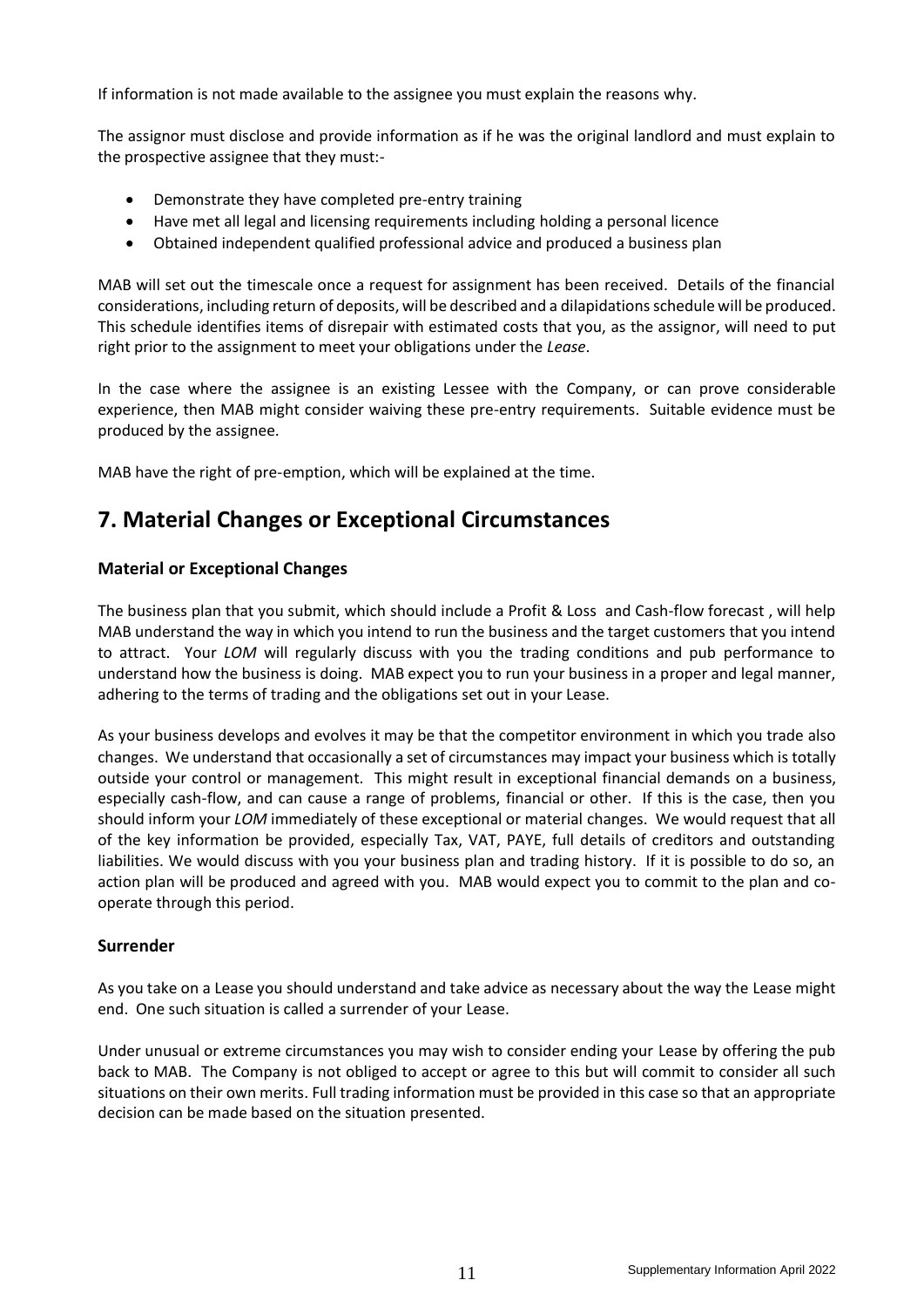#### **Dilapidations**

Regular building inspections will be carried out throughout the term of the lease, and where a pub is occupied on FRI terms a full survey should be carried out at least once every 5 years and will be shared with you.

Toward the end of your current lease agreement we will need to ascertain the extent to which any repairs, restoration and decoration, generally termed dilapidations, are required in accordance with our agreement with you. You will be given sufficient notice of the survey that we will undertake, which should occur between 12 and 18 months before your agreement ends.

The survey is a requirement under your agreement and will be paid for by you. In the event of any dispute between us as to the extent and nature of the dilapidations you may refer the matter in writing in the first place to the Director of Property. If you are not satisfied with the explanation/justification you receive you can refer the matter to us through the company's complaint resolution procedure described in section 8 below. If this fails to resolve your problem you can refer the matter to PICA-Service, (again see section 8).

#### **Buy Back of Fixtures and Fittings**

At the end of your agreement, MAB has no obligation to buy back the fixtures and fittings. However, there will be exceptions where we may agree to do this.

## **8. Complaint Resolution**

#### **Internal Resolution**

In the event of a claim or complaint, a procedure exists for the matter to be resolved. This will be fully explained to you at the start of your Lease. Essentially any complaint will be escalated through the Company hierarchy and will be reviewed by a senior executive or a director.

Initially you should try to resolve any complaint you have with the Company with your *LOM*. In the event that you are unable to find a resolution, then you should then lodge a formal complaint with us in writing to:

The Director of Property, Mitchells & Butlers, 27 Fleet Street, Birmingham B3 1JP (Please note a complaint via email does not constitute a written complaint)

We will send you an initial reply within 7 working days and a final response to your complaint within 14 working days. In the event that you consider our response to be unsatisfactory or where we have not complied with the timescales above you may then choose to avail yourself of the other remedies available, by referral to the Pub Independent Conciliation & Arbitration Service (*PICA-Service*) or through the courts.

#### **External Resolution – PIRRS & PICA-Service**

In addition to complaint resolution through the company you also have the ability to refer any rent dispute to the Pub Independent Rent Review Scheme (*PIRRS*) which provides an independent rent assessor who will determine what a fair rent for your pub is when either the tenancy or lease is up for renewal or at any regular rent review. The company is bound to accept the outcome of the independent rent assessment as is the Tenant/Lessee. Details of the *PIRRS* application process and procedures to be followed can be found at [www.pirrscheme.com](http://www.pirrscheme.com/)

Where you believe that the company has not complied with the terms of the LEASED Code of Practice (1- 499 Tied pubs), or where our behaviour has not reflected the intentions set out in the Code, a similar service will be available through the Pub Independent Conciliation & Arbitration Service (*PICA-Service*). In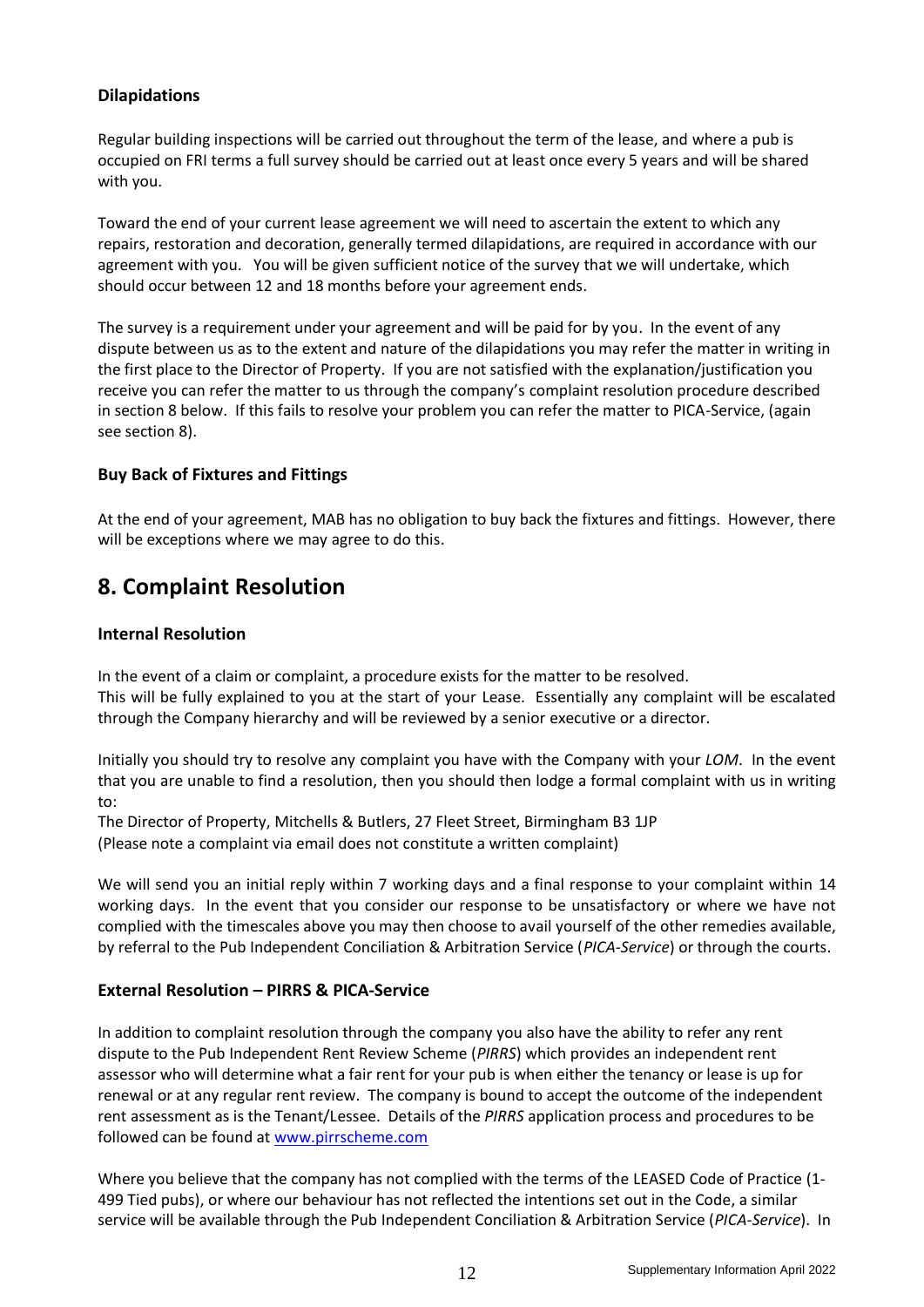the event that you have been unable to reach a resolution of a problem or complaint with us after going through our Company internal complaint resolution procedures you may refer the problem to *PICA-Service*. Both parties enter *PICA-Service* agreeing to be bound by the decision of the *PICA-Service* Panel, although this does not forfeit your right to seek further redress through the courts. Full details of the application process and the procedures to be followed when referring a complaint to *PICA-Service* can be found at [www.picaservice.com](http://www.picaservice.com/)

Rental issues should be referred to *PIRRS* but all other matters can be raised through *PICA-Service*. We are committed to the professional standards enshrined in the LEASED Code of Practice and to the operation of both *PIRRS* and *PICA-Service.*